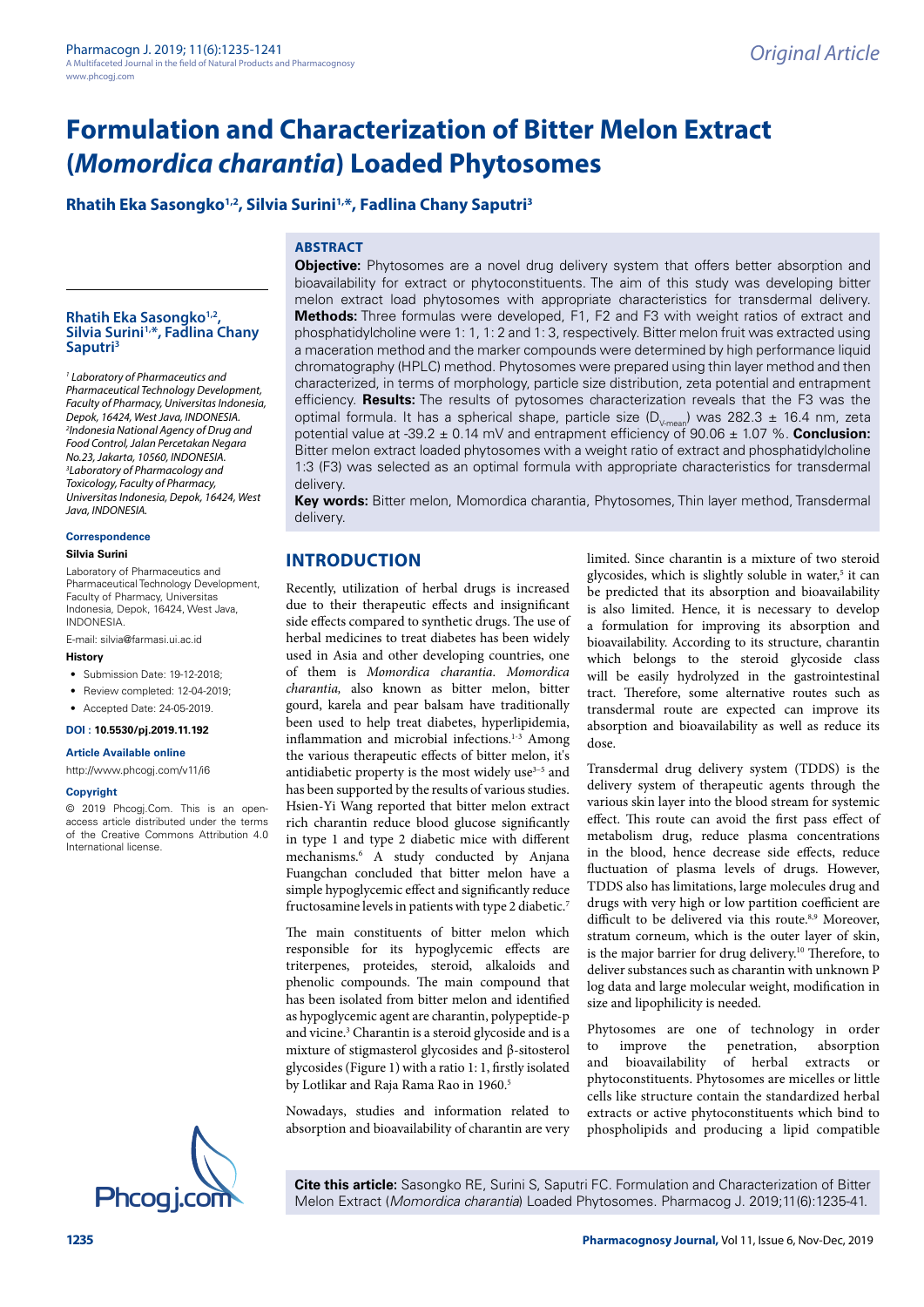molecular complexes10–13 and with this nature of phytosomes can improve its penetration through the skin. Moreover, the nano-sized phytosomes are appropriate for transdermal delivery. Some study has been developing phytoconstituent in phytosomes for transdermal purpose, there is signirin phytosomes which optimally deliver signirin to the skin and can be used for various skin-related disease;<sup>14</sup> patch containing rutin-phytosomes revealed that drug permeates the keratinized horney layer and remain localized for a longer period of time, thus enabling drug targeting to the dermis and feasibility of using rutin for sustained effect;<sup>15</sup> and the phytosomes containing boswellic acid can provide a rapid penetration through the skin.<sup>16</sup>

The objective of this study was to develop phytosomes containing bitter melon extract with appropriate characteristics for transdermal delivery. Phytosomes were prepared in various formulas. The produced phytosomes were characterized including morphology, particle size distribution, zeta potential and entrapment efficiency.

# **MATERIALS AND METHODS**

#### **Materials**

Bitter melon fruits were purchased from traditional market in Cilegon city (Banten, Indonesia) and were determined by the Research Center For Biology, Indonesian Institute of Science (Bogor, West Java, Indonesia) with a number of determinations was 106/IPH.1.01/ If.07/VII/2018. Stigmasterol glucoside standard was purchased from ChemFaces (China), Beta sitosterol glucoside was purchased from ChromaDex (California, USA), Phosphatidylcholine (Phospholipon 90 G®) was a generous gift from the Lipoid Company (Nattermannallee 1, German) and other chemicals and solvents used were analytical grade.

## Extraction of bitter melon fruits

Unripe bitter melon fruits were cleaned, cut and dried. Dried bitter melon fruits were cut into coarse powder<sup>17,18</sup> and macerated with hexane<sup>19</sup> and 80% ethanol.<sup>19,20</sup> The ethanol extracts were concentrated in vacuum and dried using a vacuum oven (nuve® EV 018) at 40ºC to obtain the dried bitter melon extracts (BME).21

#### Charantin content in bitter melon extract

Charantin was estimated as stigmasterol glucoside (STG) and β-sitosterol glucoside (BSG) by reversed phase HPLC method which

was slightly modified from the study conducted by Desai.<sup>22</sup> Analysis was performed on HPLC instruments (Shimadzu, Japan) with Grace Altima® C-18 column (4.6mm×250mm, 5µm particle). Methanol– water 98:2 (v/v) was set as the mobile phase with flow rate 1 ml/ min. Sample was injected in volume 20µl and detected with PDA detector at 204nm. A calibration curve of both standard solutions, STG and BSG, were prepared in methanol medium. One ml of each standard solution with a concentration of 100 ppm were mixed and then injected to find out the chromatogram of a mixture standarts. 10000 µg/ml sample solution in methanol medium was injected and charantin content was analyzed.

#### Preparation of bitter melon extract loaded phytosomes

Bitter melon loaded phytosomes were prepared using the thin layer method.<sup>23,24</sup> Phytosomes were formulated in various weight ratios<sup>24,25</sup> of bitter melon extract and phosphatidylcholine (PC) as shown at Table 1. The dried bitter melon extract and PC were weighed and then dissolved in dichloromethane until homogeneous. Both solutions then mixed in a round flask and the solvent removed using a rotary evaporator (Heidolph, Germany) at 150 rpm. The solvent was evaporated at 40ºC under vacuum until the solvents evaporated completely and thin film was obtained on the flask wall. Nitrogen gas was flowed into flask then stored in a refrigerator for 24 h. The thin film was hydrated with phosphate buffer solution (PBS) pH 7, 4 using rotary evaporator at 150 rpm 37ºC to peel off the thin film and forming phytosomes suspension.

#### Phytosomes characterization

## *Morphology*

Vesicles morphology of phytosomes was observed by Transmission Electron Microscopy (TEM).23–27 Sample was prepared at room temperature using 1% phosphotungstate acid (pH 6.0) as a negative staining agent.<sup>24</sup> After drying the specimen was seen under a microscope with a magnification of 7,000 – 71,000 times.

#### *Fourier transformation infrared spectroscopy (FTIR)*

Sample was added to KBR powder which had previously dried in a ratio of 1: 100 then mixed homogeneously. Identification using FTIR (Shimadzu, Jepang) was performed at wave number 400 to 4000 cm-1. FTIR analysis



**Figure 1:** Structure of β-sitosterol glucoside (A) and stigmasterol glucoside (B).

#### **Table 1: BME loaded-phytosomes formulation.**

| <b>Materials</b>                  | <b>Formula</b> |    |    |
|-----------------------------------|----------------|----|----|
|                                   |                |    | F3 |
| Bitter melon extract (BME) (gram) |                |    |    |
| Phospholipon 90 G (gram)          |                |    | 3  |
| Phosphate Buffer pH 7.4 (ml)      | 20             | 20 | 20 |
|                                   |                |    |    |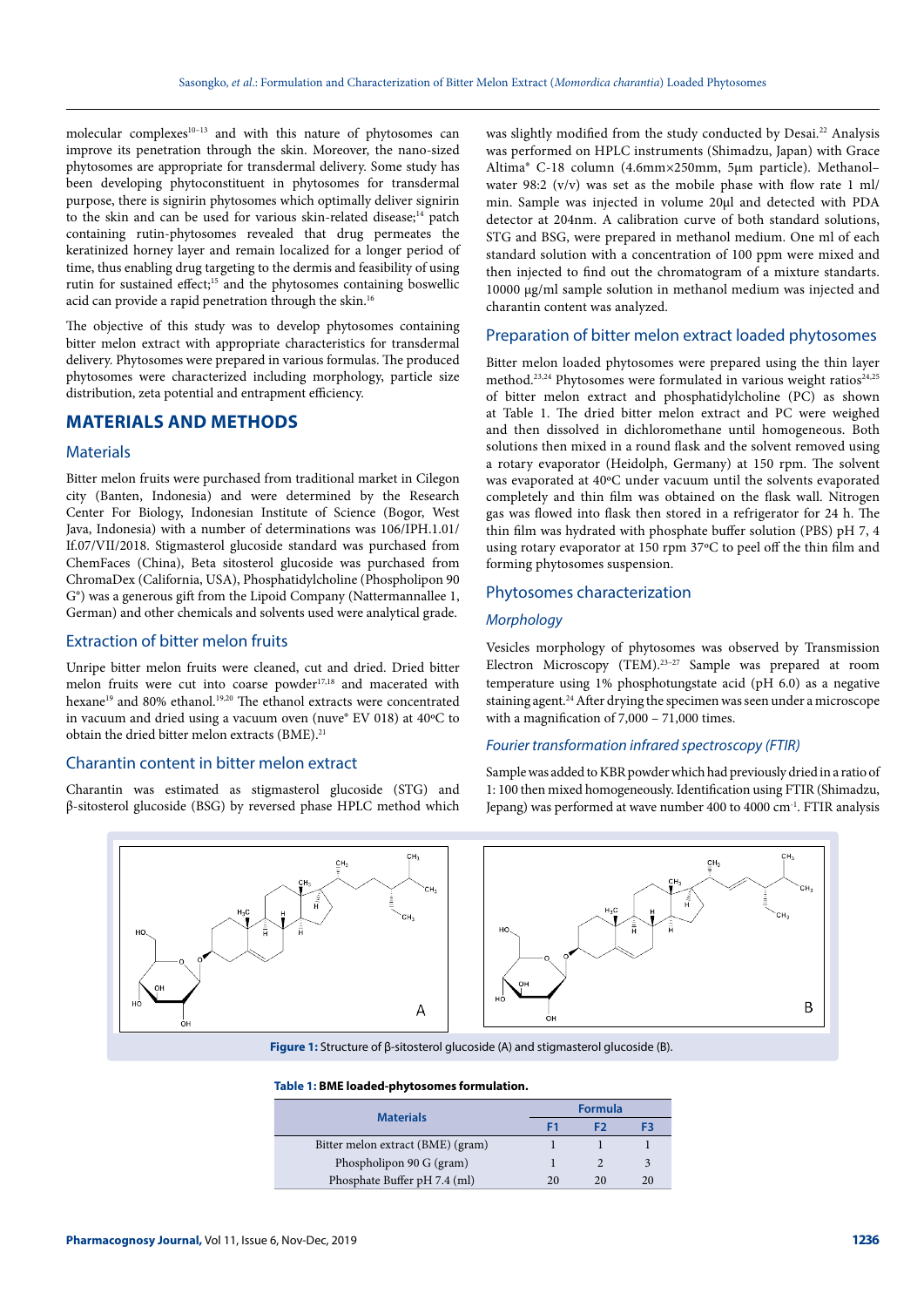was carried out on the dried bitter melon extract, phosphatidylcholine and prepared phytosomes.<sup>24,27</sup>

#### *Particle size distribution and zeta potential*

The particle size distribution and zeta potential (ZP) of prepared phytosomes were determined using the nano zetasizer (Malvern, UK).16,24,26,28 Phytosomes were diluted with double distillate water and the sample was transferred to disposable cell to perform the measurement.

## *Entrapment efficiency*

Entrapment efficiency of the obtained phytosomes were determined by direct method.16 One milliliter of phytosomes suspension were taken in centrifuge tube and centrifuge at 13,000 rpm for 60 min at 4ºC. The sediment and supernatant were separated. The sediment was dissolved in 1.0 ml methanol and filtered through 0, 45µm millipore filters. The samples were analyzed by HPLC to estimate the charantin content. The charantin present in the sediment was the entrappedcharantin in the phytosomes and the entrapment efficiency (EE) was determined by the following equation:

#### % Entrapment Efficiency = (Entrapped drug)/(Total Drug)  $\times$  100 (1)

Total drug was the total amount of charantin in bitter melon extract added to preparation phytosomes.

# **RESULTS**

# Characterization of bitter melon extract

The dried bitter melon extract has a dark brown color and a distinctive odor. HPLC analysis of BME reveals that both markers were present in this extract with mean retention times of STG and BSG was at 11.323 and 13.227 min, respectively. The yield of the extraction process and charantin content was listed in Table 2.

## Morphology of phytosomes

TEM microphotographs of bitter melon loaded-phytosomes were presented in Figure 2. The vesicle seemed to have a spherical shape and the sized was ranging from 100 to below 500 nm.

## Fourier transformation infrared spectroscopy (FTIR)

FTIR spectrum in Figure 3 shows a shifting of strength at some peaks, which indicate the interaction between the extract and phosphatidylcholine.

# Particle size distribution and zeta potential

Particle size and zeta potential of the bitter melon extract loadedphytosomes were summarized on Table 3 and particle size distribution of the phytosomes was presented in Figure 4.

#### **Table 2: Characterization of bitter melon extract (BME).**

| Yield                   | <b>Marker Content *</b> |                  |  |  |
|-------------------------|-------------------------|------------------|--|--|
|                         | <b>STG</b>              | <b>BSG</b>       |  |  |
| (% w/w)                 | $(\% w/w)$              | $($ % w/w)       |  |  |
| 20,45                   | $0.26 \pm 0.005$        | $0.31 \pm 0.001$ |  |  |
| $*(mean \pm SD; n = 3)$ |                         |                  |  |  |

#### **Table 3: BEM loaded-phytosomes characteristics.**

| <b>Phytosomes Formula</b> | <b>Morphology</b> | $D_{\text{mean}}$ (nm) | Zeta potential (mV) | <b>Entrapment Efficiency (%)</b> |
|---------------------------|-------------------|------------------------|---------------------|----------------------------------|
|                           | Spherical         | $160.9 \pm 0.56$       | $-29.9 + 0.28$      | $61.65 \pm 0.40$                 |
| F <sub>2</sub>            | Spherical         | $221.4 + 9.30$         | $-36.3 \pm 0.10$    | $71.59 \pm 0.57$                 |
| F <sub>3</sub>            | Spherical         | $282.3 + 16.4$         | $-39.2 \pm 0.14$    | $90.06 \pm 1.07$                 |

All value was represented as mean  $\pm$  SD (n = 3)



**Figure 2:** TEM micrographs of F1 with magnification 43,000x (A); F2 with magnification 71,000x (B); and F3 with magnification 15,000x(C).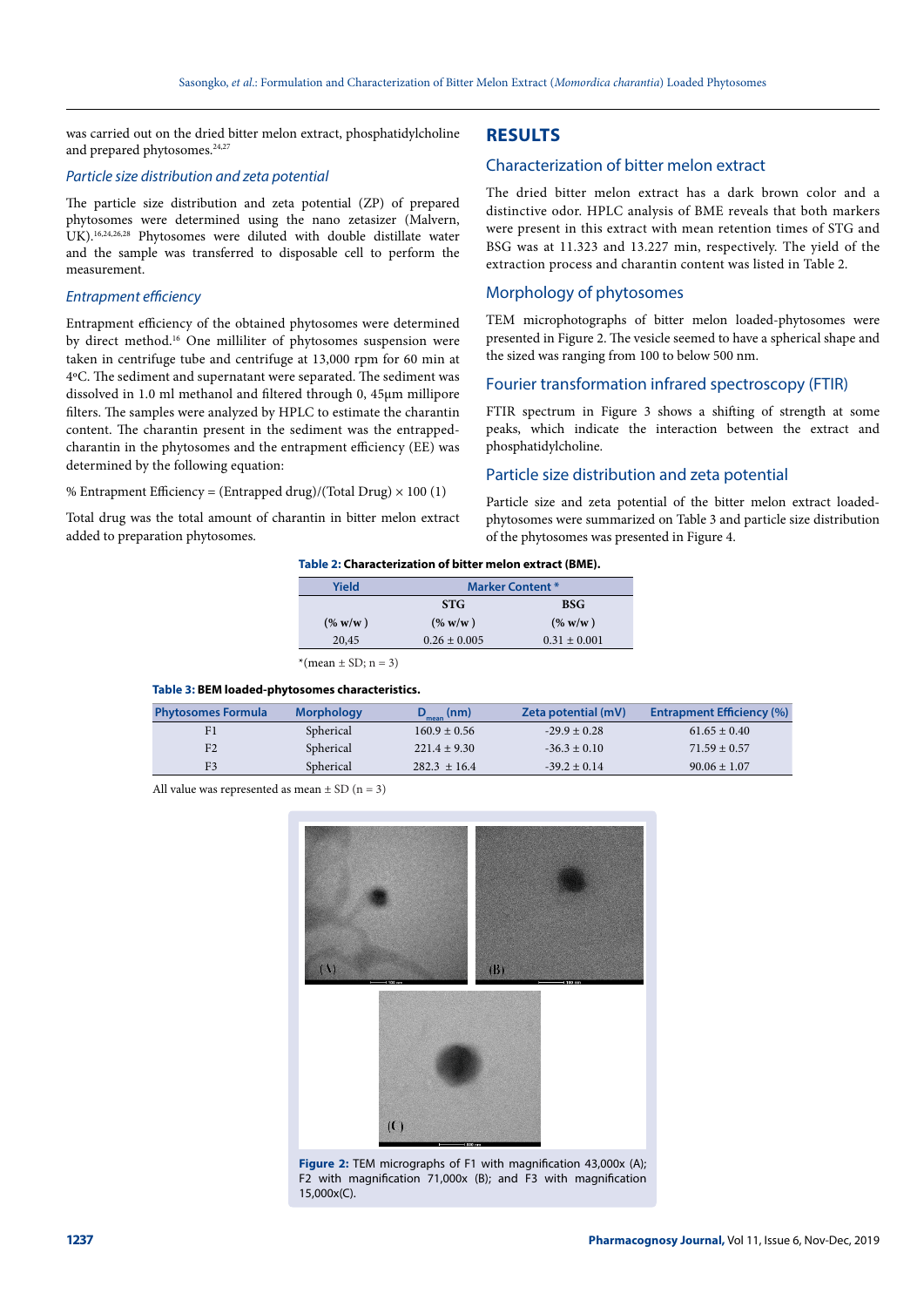

(black line).



**Figure 4:** Particle size distribution of BME loaded-phytosomes of F1 (A), F2 (B) and F3 (C).

## The entrapment efficiency

Entrapment efficiency (EE) of prepared phytosomes was summarized in Table 3. F3 with the highest ratio of phospholipid has the largest EE (Table 3).

# **DISCUSSION**

# Extraction of bitter melon fruits and charantin content in bitter melon extract

Extraction of bitter melon fruits using a maceration method is preferred due to it is a simple, easy implementation and compatible for the thermolabile phytoconstituent, since no heating during the process.29 Ethanol 80% is selected as a solvent, due to it is an optimal solvent to dissolve charantin<sup>30</sup> and environment friendly. HPLC analysis of the mixed standard solution shows that this system well

separated STG and BSG with retention times 11.323 and 13.227 min, respectively. HPLC analysis of the generated extract reveals that it contained two steroidal glycosides, STG and BSG, in ratio almost 1: 1 (Table 2) which known as charantin.5

# Formulation and characterization of phytosomes

In this study, The preparation of the phytosomes was utilized a thin layer method, which widely used in many studies.23,24,27,28,31 This method consists of two stages, there is forming thin layer and hydration process. This method is selected, because it is suitable for water insoluble substances like charantin and relatively easy to implement. Thin layers are prepared by dissolving phospholipids and substances that will be entrapped in the appropriate organic solvents.<sup>32</sup> Dichloromethane was chose since it can dissolve both either PC and charantin contained in bitter melon extract (BME).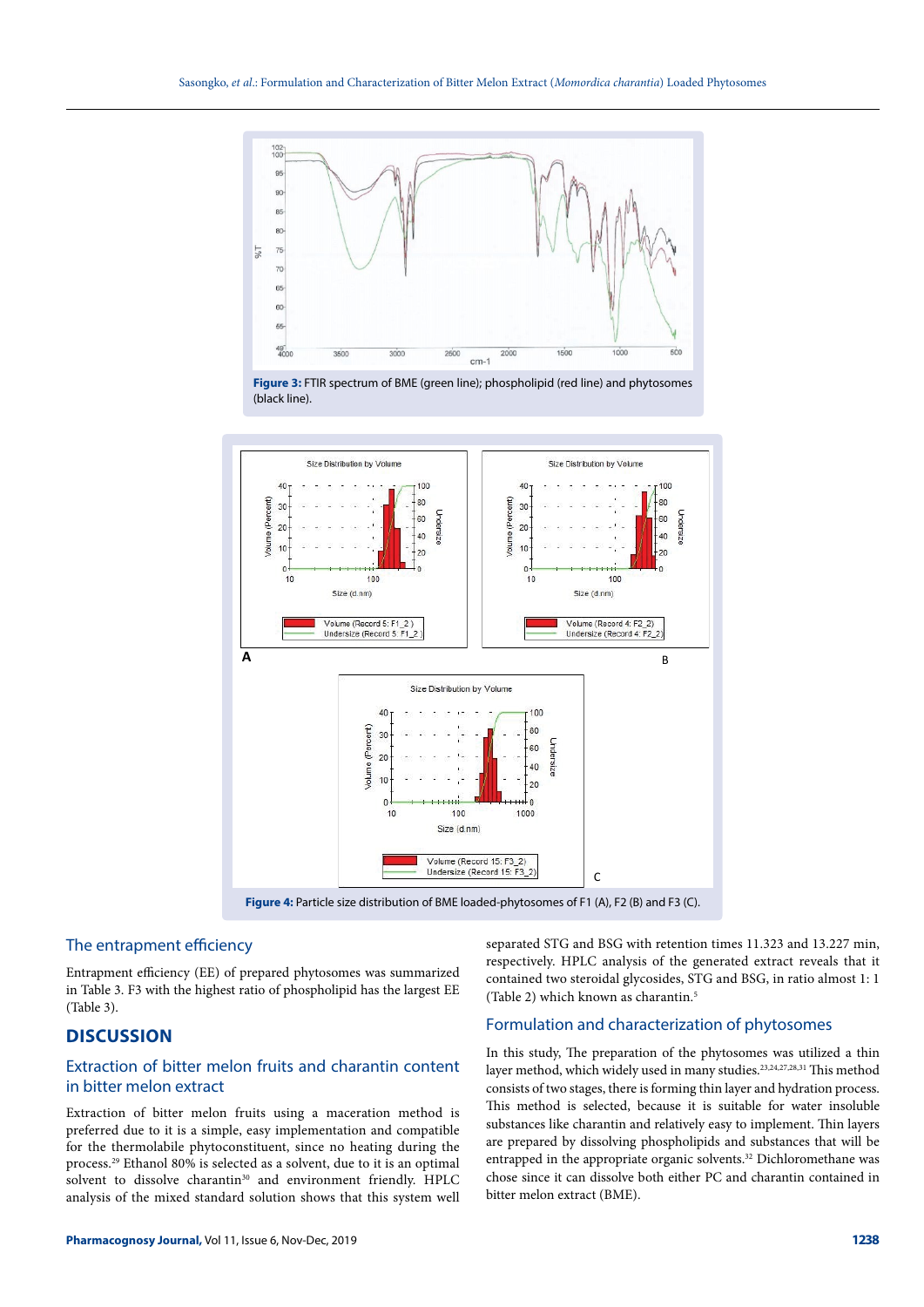In this study, optimization of the rotation speed and time of solvent evaporation was conducted to obtain a homogeneous thin layer. Rotation at speed of 150 rpm for 2 h allow the optimal results. According to the study of Maryana *et al*. evaporation time is either the variables that can affect the thickness and uniformity of the generated thin layer, in addition to evaporation time, hydration media, hydration time and temperature.27 Evaporation is carried out at 40°C, since dichloromethane can evaporate at this temperature and prevent loss of the thermolabile active compounds in BME. Phosphate buffer pH 7.4 was selected as a hydration medium due to charantin is stable in normal pH. Selection of hydration media, mainly refers to certain considerations, including the stability of the active compound, formulas application, final dosage form and route of administration.<sup>24</sup>

## Morphology of phytosomes

The morphology of phytosomes vesicles was observed microscopically using TEM. In this study, all formulas of BME loaded-phytosomes were observed. According to micrograph presented in Figure 2, phytosomes vesicle from all formula seem to have a spherical shape. This shape is formed after the choline head of the phosphatidylcholine molecule binds to the phytoconstituent and the fat-soluble part of phosphatidylcholine then envelops the material bound to choline<sup>33</sup> and produces small cells such as missels in the water environment. An explanation about the bond will be discussed further in the FTIR spectrum section bellow. The vesicle size that seems in TEM result should confirm to the result of the particle size that measure by particle size analyzer.

## Fourier transform infrared spectroscopy (FTIR)

The formation of the BME loaded phytosomes can be confirmed by FTIR spectroscopy. Spectrum of phytosomes complex compared with both spectrum, bitter melon extract and phosphatidylcholine as shown in Figure 3. In the area 3200 - 3600 cm-1 (O-H stretching), there are wave number shift and intensity changes between the bitter melon extract spectrum and the phytosomes spectrum. This result shows that the hydrogen bond between phosphatidylcholine and phytoconstituent in bitter melon extract leading the formation of phytosomes.24 Furthermore, at the band area N-O (1250 -1650 cm-1), the intensity in the phytosomes spectrum stronger than the bitter melon extract spectrum. It reveals there is an interaction between N atoms in the choline group of phosphatidylcholines and O atoms in phytoconstituent in bitter melon extract.23

## Particle size and zeta potential

Particle size of BME loaded-phytosomes shows in Table 3, which F3 with a weight ratio of 1: 3 has the largest particle size. These results indicate that the increasing of the amount of phosphatidylcholine (PC) in the formula will increase the particle size gradually. This is possible because when the number of phospholipids in the phytosomes formula increases, the availability of phospholipid molecules compared to phytoconstituent molecules which contact during phytosomes formation becomes excessive. Hence, the physical interactions such as collisions between particles will occur more frequently and increase a potential of agglomeration and the size of vesicles.<sup>24,34</sup>

Particle size is an important factor in transdermal drug delivery. Reducing particle size will increase the rate of penetration (flux) and in the end increase drug delivery.<sup>35</sup> Average particle size (Dmean) of BME loaded-phytosomes is varied between 160 -282 nm (Table 3) and with this size reveals that the BME loaded-phytosomes is appropriate to transdermal delivery purpose. In a previous study, phytosomes with higher particle size such as Rutin phytosomes<sup>34</sup> with particle size 1202 nm and Boswelia extract phytosomes with particle size 514 nm16 are able to penetrate through to the skin with greater flux rather than its free phytoconstituent or conventional extract.

Homogeneity of particle size distributions also supported by zeta potential values (Table 3). Particle size of dispersion systems such as phytosomes is also influenced by the value of zeta potential. In this study the zeta potential value is high at above -25mV. The higher of the absolute value of the zeta potential then the electric repulsion of particles are more greater.36 It can prevent interactions between particles and reduces the possibility of particle aggregation.

## Entrapment efficiency

Entrapment efficiency (EE) of BME loaded-phytosomes was varied as shown in Table 3 and F3 with weight ratios for extract and PC is 1: 3 generated the highest EE. This result reveals that EE increases gradually with increasing of weight or molar ratios between PC and extract or phytoconstituent. Other studies that have similar result, that is formulation of Rutin phytosomes<sup>37</sup> and grape seed phytosomes.<sup>24</sup> A possible explanation about this result is increasing the amount of PC in the formula will increase the number of PC molecules that can interact with phytoconstituents in bitter melon extracts. Furthermore, PC can provide more than one site for binding with phytoconstituents, consequence more phytoconstituents are trapped.<sup>37</sup>

## **CONCLUSION**

Bitter melon extract loaded-phytosomes with a weight ratio between extract and phosphatidylcholine of 1: 3 (F3) were successfully produced and had the best properties of entrapment efficiency, spherical shape, particle size and zeta potential, which is appropriate for transdermal delivery.

# **ACKNOWLEDGEMENT**

The authors gratefully acknowledge Universitas Indonesia to support and PITTA research grant 2018.

This study also supported by Research Program of Indonesia National Agency of Drug and Food Control.

## **CONFLICT OF INTEREST**

The authors have no conflict of interest

#### **ABBREVIATIONS**

**BME:** Bitter melon extracts; **BSG:** β-Sitosterol glucoside; **EE:** Entrapment efficiency; **FTIR:** Fourier transformation infrared spectroscopy; **HPLC:** High performance liquid chromatography; **PC:** Phosphatidyl choline; **PBS:** Phosphate buffer solution; **PDA:** Photodiode array; **Ppm:** Part per million; **STG:** Stigmasterol Glucoside; **TEM:** Transmission electron microscopy; **TDDS:** Transdermal drug delivery system; **ZP:** Zeta potential.

## **REFERENCES**

- 1. Sung Goo K, Ashari S, Basuki N, Sugiharto AN. The Bitter Gourd Momordica charantia L.: Morphological Aspects, Charantin and Vitamin C Contents. IOSR J Agric Vet Sci. 2016;09(10):76-81.
- 2. Tan SP, Kha TC, Parks SE, Roach PD. Bitter melon (Momordica charantia L.) bioactive composition and health benefits: A review. Food Rev Int. 2016;32(2):181-202.
- 3. Joseph B, Jini D. Antidiabetic effects of Momordica charantia (bitter melon) and its medicinal potency. Asian Pacific J Trop Dis. 2013;3(2):93-102.
- Raja Panday D, Rauniar KRP. Momordica charantia (karela); an antidiabetic. World J Pharm Pharmaceiutical Sci. 2015;4(1):84-99.
- 5. Desai S, Tatke P. Charantin: An important lead compound from Momordica charantia for the treatment of diabetes. J Pharmacogn Phytochem. 2015;163(36):163-6.
- 6. Wang HY, Kan WC, Cheng TJ, Yu SH, Chang LH, Chuu JJ. Differential antidiabetic effects and mechanism of action of charantin-rich extract of Taiwanese Momordica charantia between type 1 and type 2 diabetic mice. Food Chem Toxicol. 2014;69:347-56.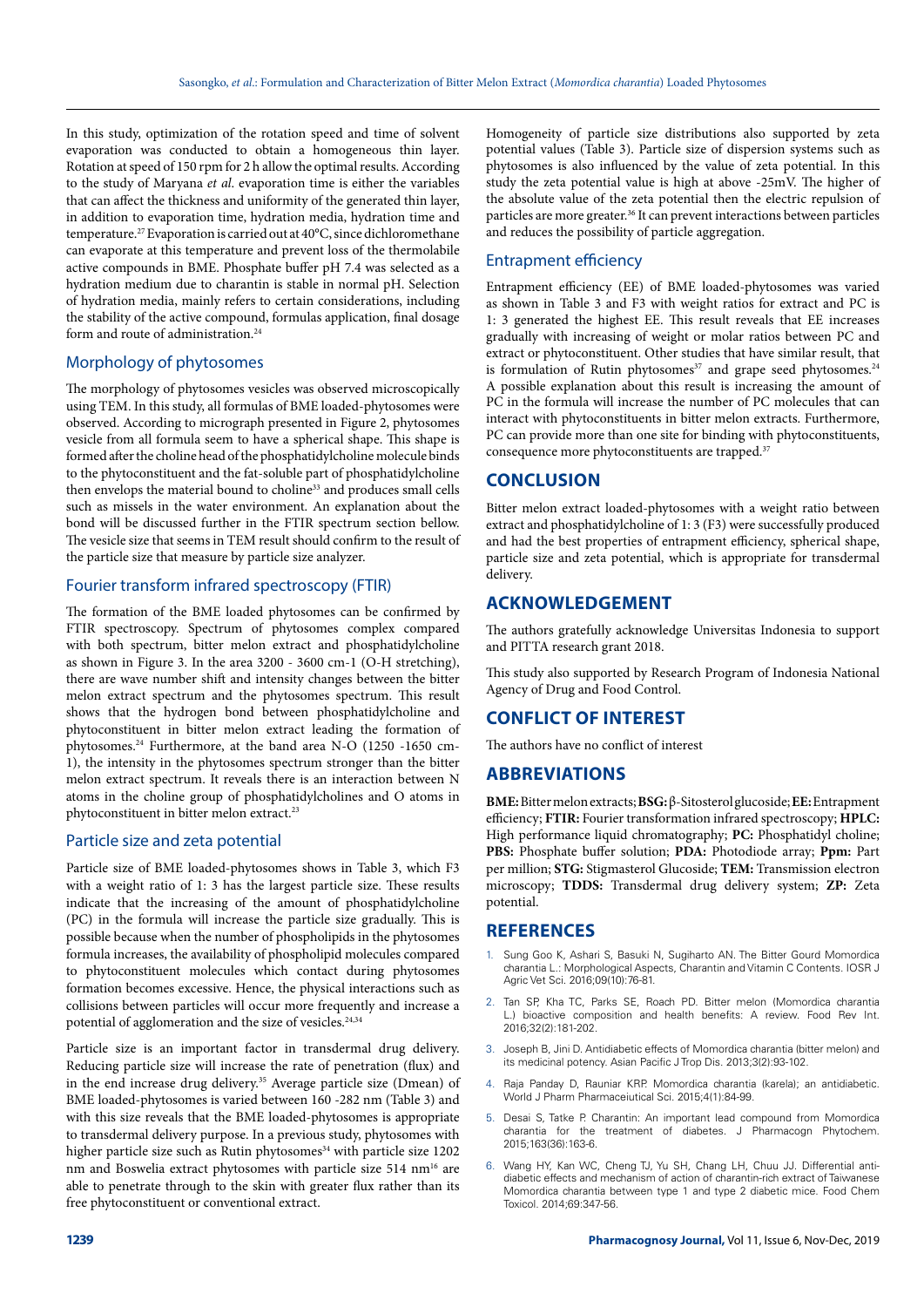- 7. Fuangchan A, Sonthisombat P, Seubnukarn T, Chanouan R, Chotchaisuwat P, Sirigulsatien V, *et al.* Hypoglycemic effect of bitter melon compared with metformin in newly diagnosed type 2 diabetes patients. J Ethnopharmacol. 2011;134(2):422-8.
- 8. Sharma N, Parashar B, Sharma S, Mahajan U. Blooming Pharma Industry with Transdermal Drug Delivery System. Indo Global Journal of Pharmaceutical Science. 2012;2(3):262-78.
- 9. Bhaskar LRS. Transdermal drug delivery system: Review. J Pharm Res. 2011;5(2).
- 10. Tripathy S, Patel DK, Baro L, Nair SuK. A Review on phytosomes, their characterization, advancement & potential for transdermal application. J Drug Deliv Ther. 2013;3(3):147-52.
- 11. Singh RP, Gangadharappa HV, Mruthunjaya K. Phospholipids: Unique carriers for drug delivery systems. J Drug Deliv Sci Technol. 2017;39:166-79.
- 12. Ravi G, Chandur V, Shabaraya A., Sanjay K. Phytosomes: An Advanced Herbal drug Delivery System. Int J Pharm Res Bio-Science. 2015;4(3):415-31.
- 13. Amit P, Tanwar YS, Rakesh S. Phytosome: Phytolipid drug dilivery system for improving bioavailability of herbal drug. J Pharm Sci Biosci Res. 2013;3(2):51-7.
- 14. Preez JL, Gerber M, Mazumder A, Dwivedi A, Fox LT, Br A. *In vitro* skin permeation of sinigrin from its phytosome complex. J Pharm Pharmacol. 2016.
- 15. Kalita B, Das MK, Sarma M, Deka A. Skin targeted delivery of rutin-phospholipid complex: Patch formulation, in vitro - in vivo evaluation. World J Pharm Sci. 2015;3(10):2042-57.
- 16. Sahu AR, Bothara SB. Formulation and evaluation of phytosome drug delivery system of boswellia serrata extract. Int J Res Med. 2015;4(2):94-9.
- 17. Trakoon-osot W, Sotanaphun U, Phanachet P. Pilot study : Hypoglycemic and antiglycation activities of bitter melon (Momordica charantia L.) in type 2 diabetic patients. JOPR J Pharm Res. 2013;6(8):859-64.
- 18. Virdi J, Sivakami S, Shahani S, Suthar AC, Banavalikar MM, Biyani MK. Antihyperglycemic effects of three extracts from Momordica charantia. 2003;88:107-11.
- 19. Atmapuri NIM. Mikroenkapsulasi Fraksi Diklormetana Buah Pare (Momordica charantia Linn) Menggunakan Eksipien Xanthan Gum arab Dengan Metode Semprot Kering. Universitas Indonesia; 2016.
- 20. Tan MJ, Ye JM, Turner N, Hohnen-Behrens C, Ke CQ, Tang CP, *et al.* Antidiabetic Activities of Triterpenoids Isolated from Bitter Melon Associated with Activation of the AMPK Pathway. Chem Biol. 2008;15(3):263-73.
- 21. Shian Tan E, Abdullah A, Kassim NK. Extraction of steroidal glycoside from small-typed bitter gourd (Momordica charantia L.). J Chem Pharm Res. 2015;7(3):870-8.
- 22. Desai SS. Development and validation of HPLC method for charantin from Momordica charantia Linn.C.U. Shah college of pharmacy; 2014.
- 23. Hindarto CK, Surini S, Permana AH, S Sri R. Effect of mole ratio on physicochemical properties of luteolin-loaded phytosome. The Pharma Innovation. 2017;6:96-101.
- 24. Surini S, Mubarak H, Ramadon D. Cosmetic serum containing grape (Vitis vinifera L.) seed extract phytosome: Formulation and in vitro penetration study. 2018.
- 25. Rathee S, Kamboj A. Optimization and development of antidiabetic phytosomes by the Box-Behnken design. J Liposome Res. 2017;0(0):1-12.
- 26. Abd El-Fattah AI, Fathy MM, Ali ZY, El-Garawany AERA, Mohamed EK. Enhanced therapeutic benefit of quercetin-loaded phytosome nanoparticles in ovariectomized rats. Chem Biol Interact. 2017;271:30-8.
- 27. Maryana W, Rachmawati H, Mudhakir D. Symposium on flexible organic electronics formation of phytosome containing silymarin using thin layerhydration technique aimed for oral delivery. Elsevier Ltd. 2016;3:855-66.
- 28. Rasaie S, Ghanbarzadeh S, Mohammadi M, Hamishehkar H. Nano phytosomes of quercetin: A promising formulation for fortification of food products with antioxidants. Pharm Sci. 2014;20:96-101.
- 29. Nn A. A review on the extraction methods use in medicinal plants, principle, strength and limitation. Med Aromat Plants. 2015;04(03):3-8.
- 30. Pitipanapong J, Chitprasert S, Goto M, Jiratchariyakul W, Sasaki M, Shotipruk A. New approach for extraction of charantin from Momordica charantia with pressurized liquid extraction. Sep Purif Technol. 2007;52(3):416-22.
- 31. Ahad A, Aqil M, Kohli K, Sultana Y, Mujeeb M. Enhanced Transdermal delivery of an anti-hypertensive agent via nanoethosomes : statistical optimization, characterization and pharmacokinetic assessment. Int J Pharm. 2013;443(1- 2):26-38.
- 32. Ramadon D. Formulasi, Uji Penetrasi *In vitro* dan Uji Ketersediaan Hayati Gel Etosom Kuersetin Transdermal. Universitas Indonesia; 2017.
- 33. Chaudhari RTM. A Novel approach towards phytosomal flavonoids. Pharma Sci Monit. 2012;3(3):3947-63.
- 34. Das MK, Kalita B. Design and evaluation of phyto-phospholipid complexes (phytosomes) of rutin for transdermal application. J Appl Pharm Sci. 2014;4(10):51-7.
- 35. Shekunov BY, Chattopadhyay P, Tong HHY, Chow AHL. Expert review particle size analysis in pharmaceutics principles, methods and applications. Pharmaceutical Research. 2007;24(2).
- 36. Chen Y, Wu Q, Zhang Z, Yuan L, Liu X, Zhou L. Preparation of Curcumin-Loaded Liposomes and Evaluation of Their Skin Permeation and Pharmacodynamics. Molecules. 2012;17:5972-87.
- 37. Das MK, Kalita B. Design and evaluation of phyto-phospholipid complexes (phytosomes) of rutin for transdermal application compared with skin permeation of free rn, as f3 was found. Journal of Applied Pharmaceutical Science. 2014;4(10):51-7.



**GRAPHICAL ABSTRACT**